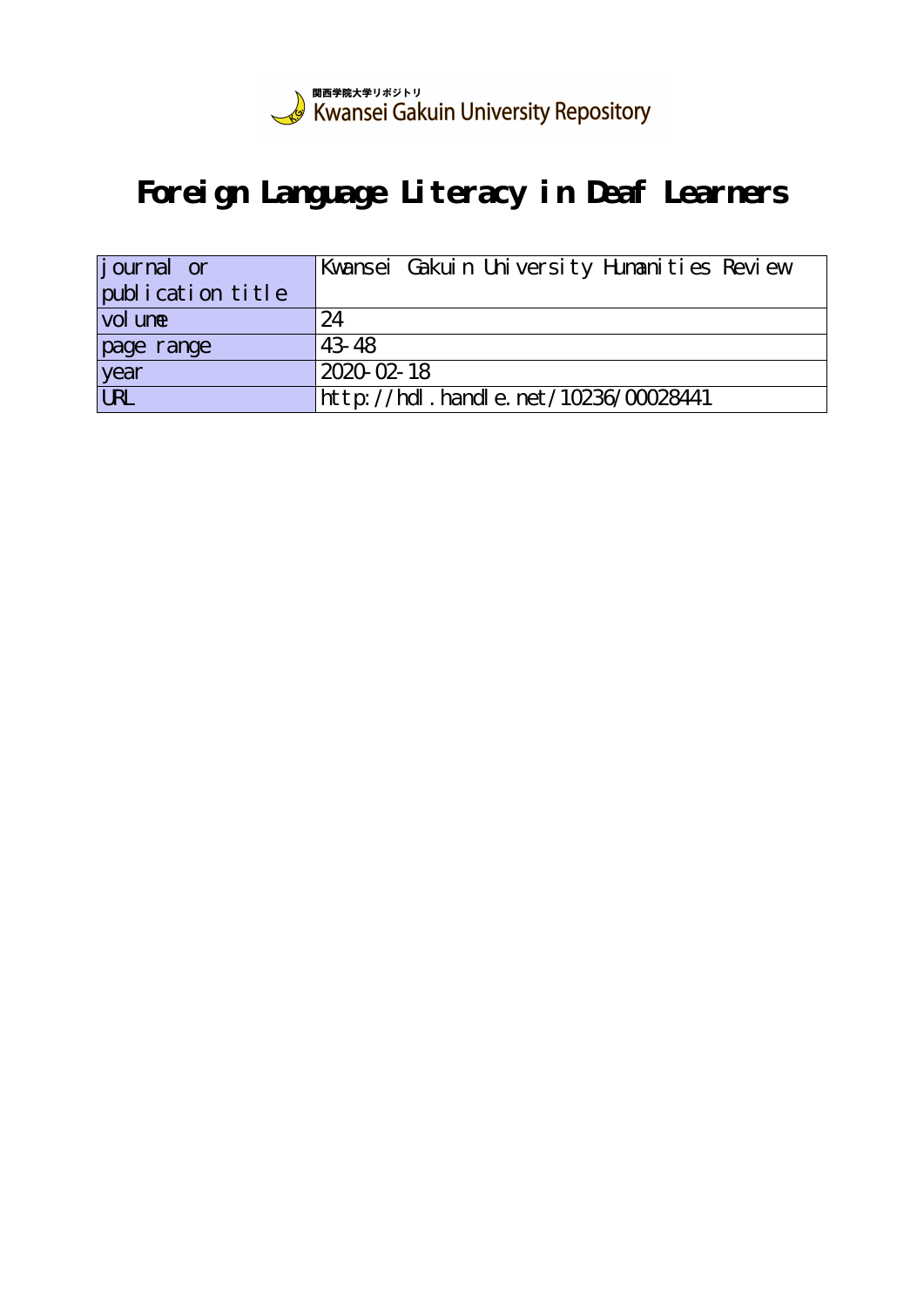*Kwansei Gakuin University Humanities Review* Vol. 24, 2019 Nishinomiya, Japan

# Foreign Language Literacy in Deaf Learners

## Laura HUSTON\*

## **Abstract**

This paper explores deaf people's literacy in languages not spoken by hearing members of their communities. It describes the difficulty of all literacy among the deaf due to a lack of written domains of deaf people's L1s, i.e. sign languages, and the greater difficulty of mastery of written forms which they have very little exposure to, which represent spoken forms that they cannot process. The paper describes this target language as an L3 to show its greater distance from the deaf learner, and to emphasize that all literacy among the deaf is necessarily L2 literacy. The writer concludes by recommending the instruction of deaf learners in sign languages not used in their communities, and greater expertise in finger spelling, which has been shown to improve literacy in deaf people.

**Key words**: SLA, deafness, literacy, foreign language education

## **Introduction**

Worldwide, 0.1 to 0.2 percent of people are deaf, and 6 to 15 percent are hard of hearing. (European Commission, 2005) In an increasingly globalized world  $-$  that is, a world where competition for resources is as likely to occur between parties in separate countries as it is likely to occur between parties within the same country (UNESCO,  $2014$ ) - mastery of an L2, an additional language, grows ever more useful to all people, including the deaf. Deaf people, too, need foreign languages: languages not spoken in the hearing communities where they live.

The most obvious conceptualization of deaf use of any spoken (i.e., not signed)

<sup>──────────────────────────────────────────</sup> \* Instructor of English as a Foreign Language, School of Science and Technology, Kwansei Gakuin University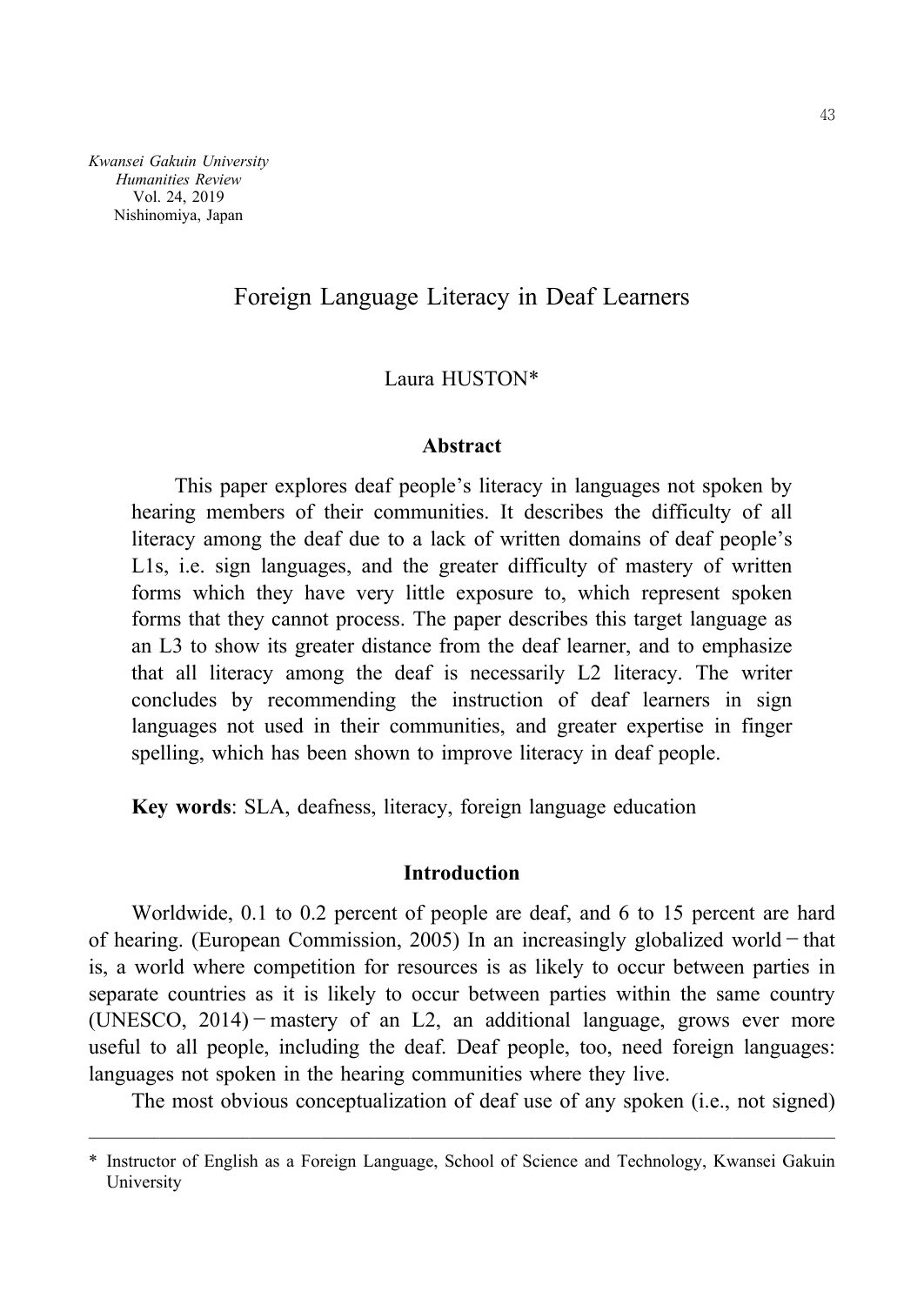#### 44 Laura HUSTON

language is in the written domain. The inability to perceive sound does not in itself prevent reading or writing. This might make it seem as though, in the written domain, deaf users of a spoken language operate on a level playing field with hearing users of that language. However, the circumstances of foreign language literacy among the deaf are more complicated than that. This paper explores deaf people's literacy in languages not spoken by hearing members of their communities.

## *The L1*

A deaf person's L1 is not the language spoken in her environment by hearing members of her community, but a sign language. (Bedoin, 2011; Estee-Wale, 2004; European Commission, 2005) Sign languages are not based on spoken languages and have their own forms of syntax different from the syntax of the local spoken language. For example, English-speakers form yes/no questions through auxiliary verb movement. Yet in the English-speaking country of Australia, to pose a yes/no question in Australian Sign Language (Auslan), there is no auxiliary verb movement: a statement is signed, and the signer shows that it is a question by opening the eyes wide and tilting the head forward. (Fromkin et al., 2005) Sign languages around the world are as different, and can be as related or unrelated, as spoken languages. (Bedoin, 2011; Davis, 2000) In both the United Kingdom and the United States, the spoken language is English, yet BSL and ASL, the sign languages used in these two countries, are largely unintelligible. (Davis, 2000; Kikuchi, 2009) Sign language can differ even from city to city, as in Germany and Spain. (Davis, 2000)

Deaf children born to hearing parents who do not know sign language may suffer from impoverished input in the L1 (Estee-Wale, 2004; European Commission, 2005; Fromkin et al. 2005), and from general language processing problems related to this early linguistic deficit. (European Commission, 2005; Fromkin et al., 2005)

# *Literacy*

When deaf children learn to read and write, they are learning grapheme strings that represent forms that do not exist in their L1. Thus, they are learning to write an  $L2$ .

The term L2 is useful to describe deaf literacy not only because it denotes forms and features not found in the users' mother "tongue" but also because "L2" is an umbrella term used for languages learned in both foreign-language and secondlanguage contexts. Language-learning context is foreign when the language learned is not used in the learner's environment outside the classroom: for example, the study of the language of another country or region. The language-learning context is second-language when the learner encounters that language in her environment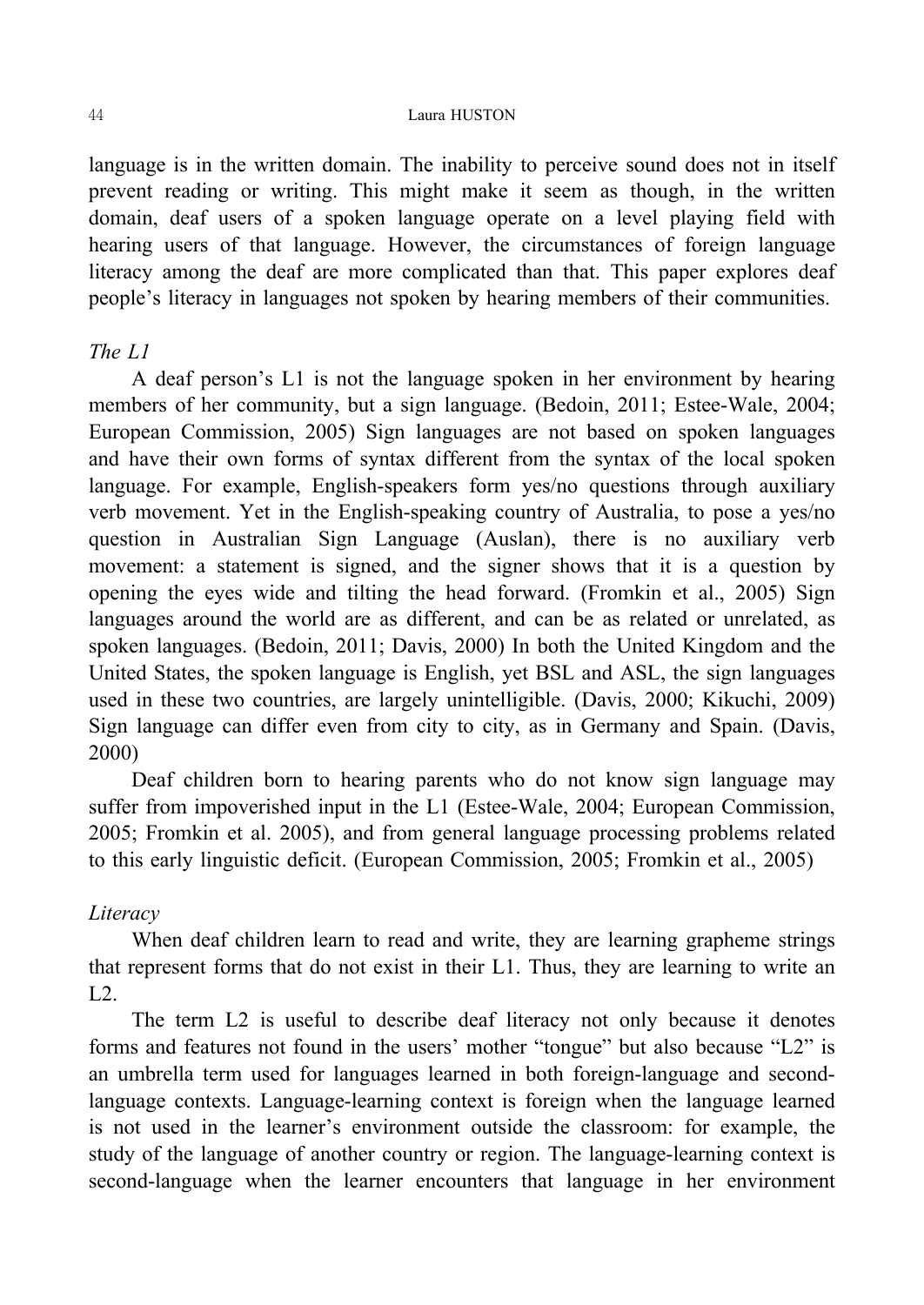outside the classroom. The classic example is a person who has moved to another country or region and now must learn the local language. (Fromkin, 2005) Depending on who in her family and community uses sign language, a deaf learner may learn the local spoken language as a second or foreign language.

The written form of the local spoken language is, for the deaf learner, an L2. At the same time, her own L1 has no written form. No sign language has a written form (Estee-Wale, 2004): all deaf literacy is L2 literacy. Deaf people's attainment of literacy in the local spoken language tends to be weak. (Estee-Wale, 2004; European Commission, 2005; Puente, 2006) Bedoin (2011) reported an astonishing illiteracy rate of 80 percent among the French deaf. (Gillot 1998, cited in Bedoin 2011)

The one connection between sign language and literacy is a sign language alphabet. Unlike other, lexical signs, the signs for letters *are* based on the local spoken language in that they represent standard graphemes used to spell words from that spoken language. Research has shown mastery of finger-spelling by the deaf to improve their reading ability. (Estee-Wale, 2004, Puente, 2006)

## *An L3*

This section is about literacy in a spoken language not used in a deaf person's community. Lip-reading and speaking by the deaf in such languages are beyond the scope of this study.

In this paper, I call such a language an L3, not only because it is the third language learned in the instructional sequence, subsequent to the L1 sign language and whatever control learners can attain over forms (written or spoken) of the local spoken language (the deaf person's L2), but also to show the greater distance, explained below, between this most recent attempt at language and the L1.

For a deaf person, literacy in an L3 is control over written forms representing spoken forms that they cannot process. In this way, L3 literacy is similar to literacy in the local spoken language. Yet the L2 and L3 differ in the deaf learner's exposure and need. The social dominance of the local spoken language brings exposure to its forms in whatever mode is available to the deaf learner, including signs and labels. These forms include proper nouns and words newly coined in the spoken language, with no equivalent in the local sign language. Deaf people need to refer to the things and concepts represented by these forms. A sign language usually accomplishes this reference through finger-spelling with its particular sign language alphabet. (In another manifestation of differences among sign languages unrelated to the spoken languages of their areas of use, ASL and BSL alphabets are completely different, despite American and British spoken English using identical alphabets for their written forms.) (ABC ASL 2014; Pritchard 2004) However, there is no such need for reference to forms of a language not used in the deaf learner's community,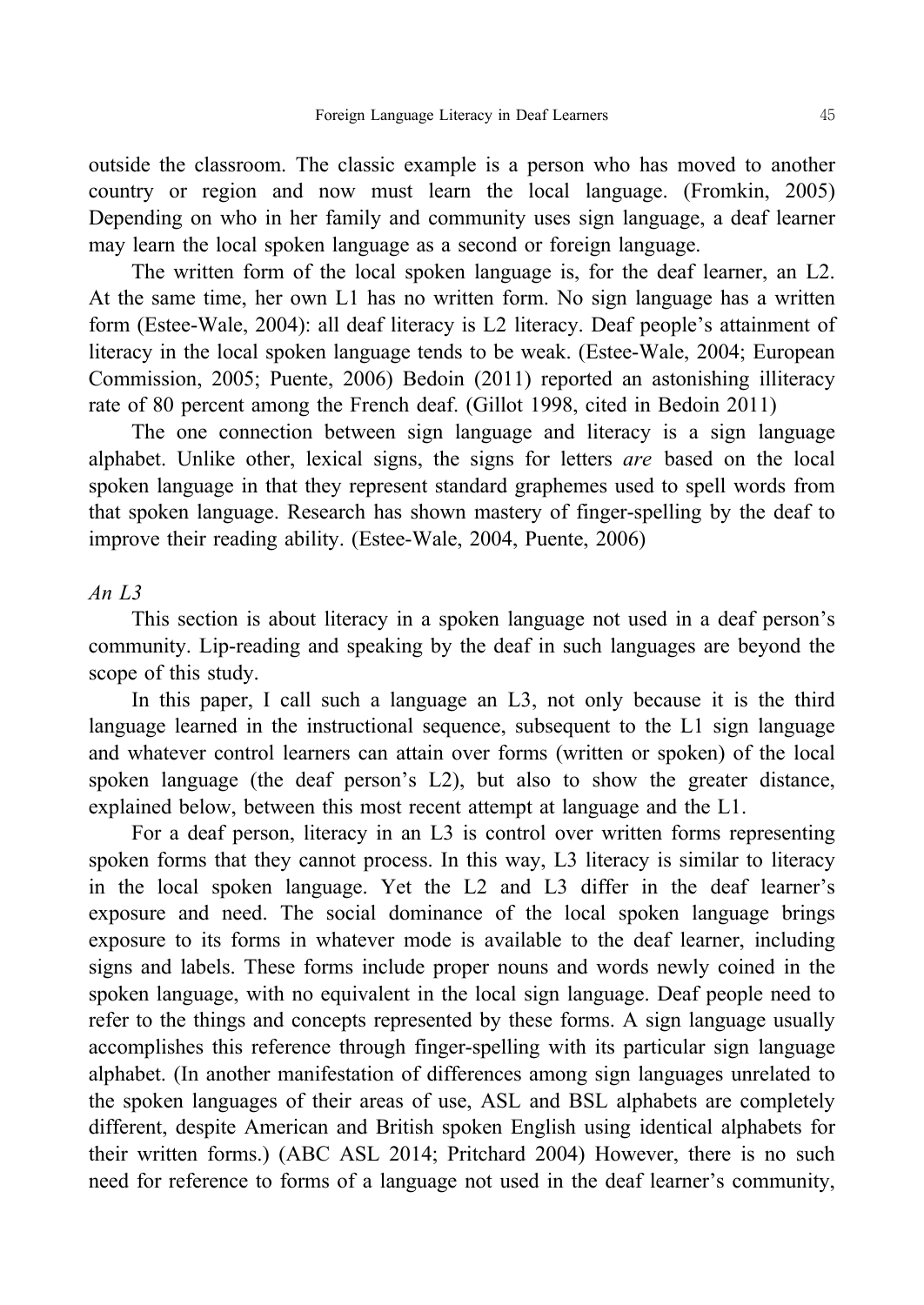#### 46 Laura HUSTON

and almost no opportunity for L3 input outside the classroom. With impoverished input (Fromkin 2005), even the written forms of a language based in a mode (i.e., spoken, not signed) inaccessible to the deaf learner can be extremely difficult to gain control of.

## *Deaf learning of a foreign language: The language of instruction*

In the description of an individual language-user, the L1 refers to the mother tongue or the language the user has the greatest control over. In the context of a language classroom, however, the L1 is, if not the language of instruction (which it may very well be), the basis of meaning: the language of gloss and definition, the "standard" against which forms of the target language contrast. In an English classroom in Japan, even if some students speak, for example, Russian or Korean at home, the classroom L1 is Japanese because Japanese is the basis of meaning for the new English forms learned. For learners with Japanese skills strong enough to achieve academically in a Japanese-medium school, the difference between their own L1 and the classroom L1 is not a problem. Their previous experience at learning languages can actually be an advantage in the language classroom. (Fromkin, 2005)

When a deaf person learns to read and write an L3, a spoken language not used in her community, what is the language of instruction? What is the classroom L1? If the student does not attend a special school for the deaf, the classroom L1 is almost certainly the local spoken language, maybe without even a sign language interpreter. (Bedoin, 2011; Quay, 2005) A classroom L1 different from the student's L1 is not a problem for a student who has mastered the classroom L1, but deaf students cannot perceive the classroom L1 in its spoken domain and, as previously stated, perform poorly in its written domain. Thus deaf learners of a written L3 in a mainstream classroom are trying to forge meaningful links between two systems they don't fully understand.

Is this problem solved by deaf students being taught by a signing teacher, or through a sign language interpreter? The teacher's signed explanations and any glosses or translations will certainly make sense to the deaf student. However, in the case of an L3 in its written domain - the only domain accessible to the learnerpositive transfer from the L1 is unlikely because the L1, a sign language, has no written domain. Research shows that excellent control over sign language itself does not transfer to control over written forms because of their different language domains. (Estee-Wale, 2004; Puente, 2006)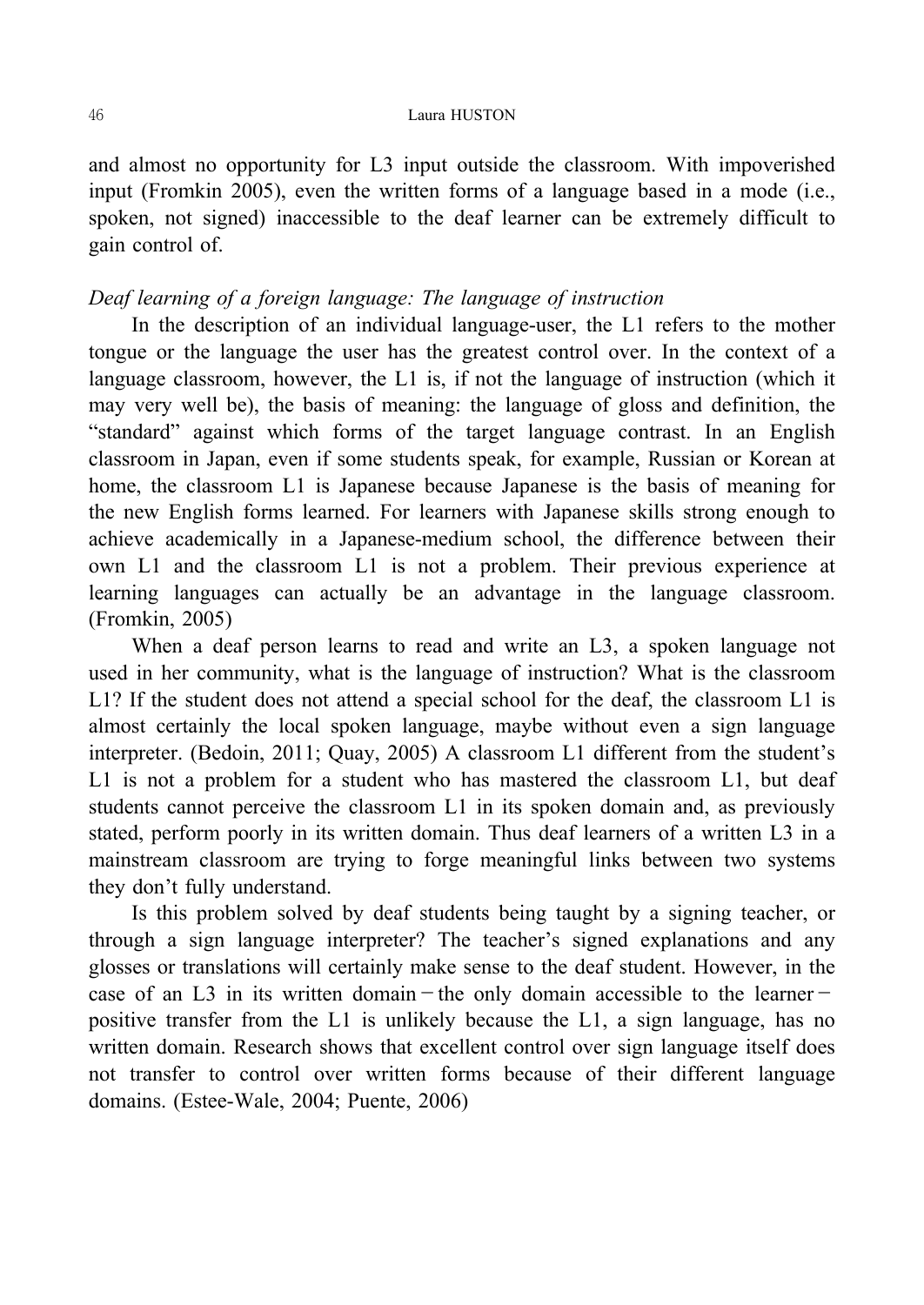#### **Conclusion: Recommendations**

The ideal L2 learning experience for the deaf is the study of an additional sign language. (Bedoin, 2011; European Commission, 2005) Learning a language in the signed, rather than spoken, mode, learners can make good use of expertise they have attained in their L1 and experience positive transfer from an L1 to an L2, both in the same mode. But if deaf learners are to achieve literacy-necessary for independence in a literate society-- they still need to study a spoken language, at least in its written domain. For the deaf, the useful bridge from a sign language to the written domain of a spoken language is finger-spelling, using a sign language alphabet. Research shows that deaf expertise in using finger-spelling for proper nouns and newly-coined words in the local spoken language transfers to better performance at reading and writing the local spoken language (Puente, 2006), which is, for a deaf learner, an L2. A deaf learner who gains control over an L1 sign language and its alphabet can transfer alphabetic expertise to the written domain of the local spoken language (Estee-Wale 2004, Puente,  $2006$ ) – the most useful, most accessible spoken language  $-\text{and}$  once this is mastered, experience positive transfer to the written domain of another spoken language, an L3.

This writer hopes that educational policymakers around the world will recognize the benefits of fully-educated, multi-literate deaf people in society, and institute language programs for the deaf that proceed from mastery of the signed L1 to a signed L2, with sufficient practice in finger-spelling to gain control over local and foreign literacy.

#### **References**

- ABC ASL Slideshow. (2014). In *ASL.ms.* Retrieved 1 August 2014 from http://asl.ms/%28%29/images2/abcslideshow.htm
- Bedoin, D. (2011). English teachers of deaf and hard-of-hearing students in French schools: Needs, barriers and strategies. *European Journal of Special Needs Education, 26*(2), pp.159  $-175.$
- Davis, C. (2000). *Foreign language instruction: Tips for accommodating hard-of-hearing and deaf students.* Western Region Outreach Center & Consortia. http://www.wou.edu/education/sped/wrocc/forlang\_files/frame.htm
- EsteeWale, R. (2004). *Deafness, discourse and identity: Critical issues in deaf education.* Durham, UK: Durham University. Retrieved 1 August 2014 from http://etheses.dur.ac.uk/3058/
- European Commission. (2005). *Special education needs in Europe. The teaching and learning of languages. Insights and innovation. Teaching languages to learners with special needs.* Retrieved 1 August 2014 from